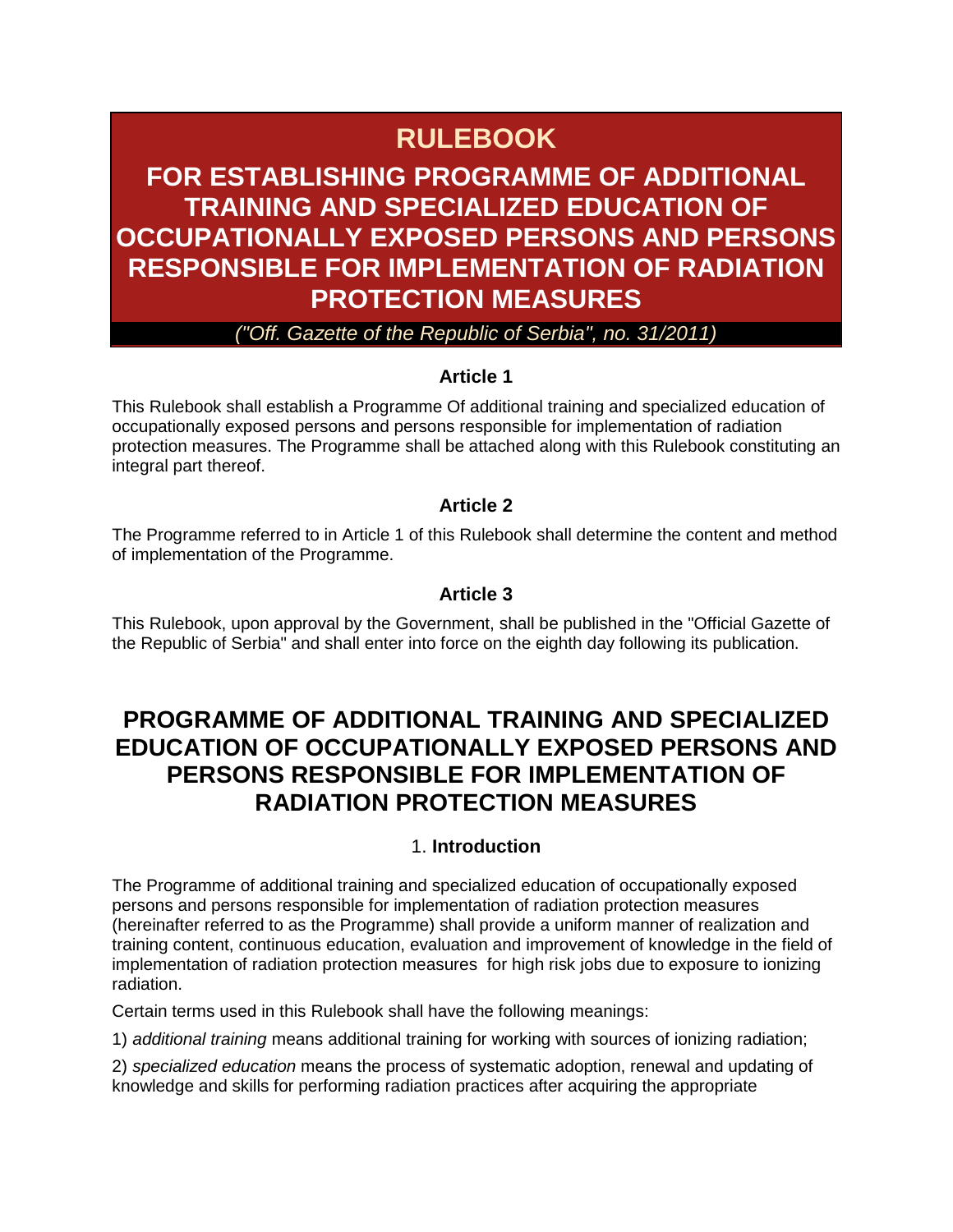education, training or specialized education relating to implementation of protective measures against ionizing radiation.

#### **2. Method of implementation of the Programme**

The Programme shall be implemented through additional training, specialized education relating to implementation of radiation protection measures and periodical refreshment of knowledge.

Participants in additional training and specialized education relating to implementation of radiation protection measures during training which includes hands-on exercises with ionizing radiation sources, shall be under the direct supervision of occupationally exposed persons authorized to conduct such trainings, and a person responsible for radiation protection in accordance with the law governing radiation protection.

#### *(A) Additional training for working with ionizing radiation and specialized education for implementation of radiation protection measures*

Additional training for working with sources of ionizing radiation and specialized education relating to implementation of radiation protection measures shall be performed before beginning of the activities involving sources of ionizing radiation and for the following types of work:

1) work with open sources of ionizing radiation, class I, II and III operations;

2) work with the dental X-ray devices (except for dentists, radiologists, radiology technicians, and senior radiology technicians);

3) work with the X-ray devices in veterinary X-ray diagnostics (except for radiologists, radiology technicians, senior radiology technicians);

4) work with the devices for industrial radiographic examination;

5) work with the measurements regulating devices in industry;

6) work with the X-ray machines in medicine (except for radiologists, radiology technicians, senior radiology technicians);

7) trade in radioactive materials.

Before beginning of the activities involving ionizing radiation sources, specialized education for the implementation of radiation protection measures shall be carried out for all persons who are occupationally exposed to ionizing radiation and persons responsible for the implementation of protective measures against ionizing radiation.

#### *(b) Periodic renewal of knowledge*

Specialized education shall be performed through additional training for handling new devices within the radiation practice for which the person shall be qualified and through periodic renewal of knowledge.

Periodic renewal of knowledge shall be carried out for all occupationally exposed persons at least once in a five years.

#### *(V) Method for evaluation of mastering the Programme*

After completion of additional training for working with sources of ionizing radiation and specialized education for implementation of radiation protection measures, knowledge evaluation test shall be conducted.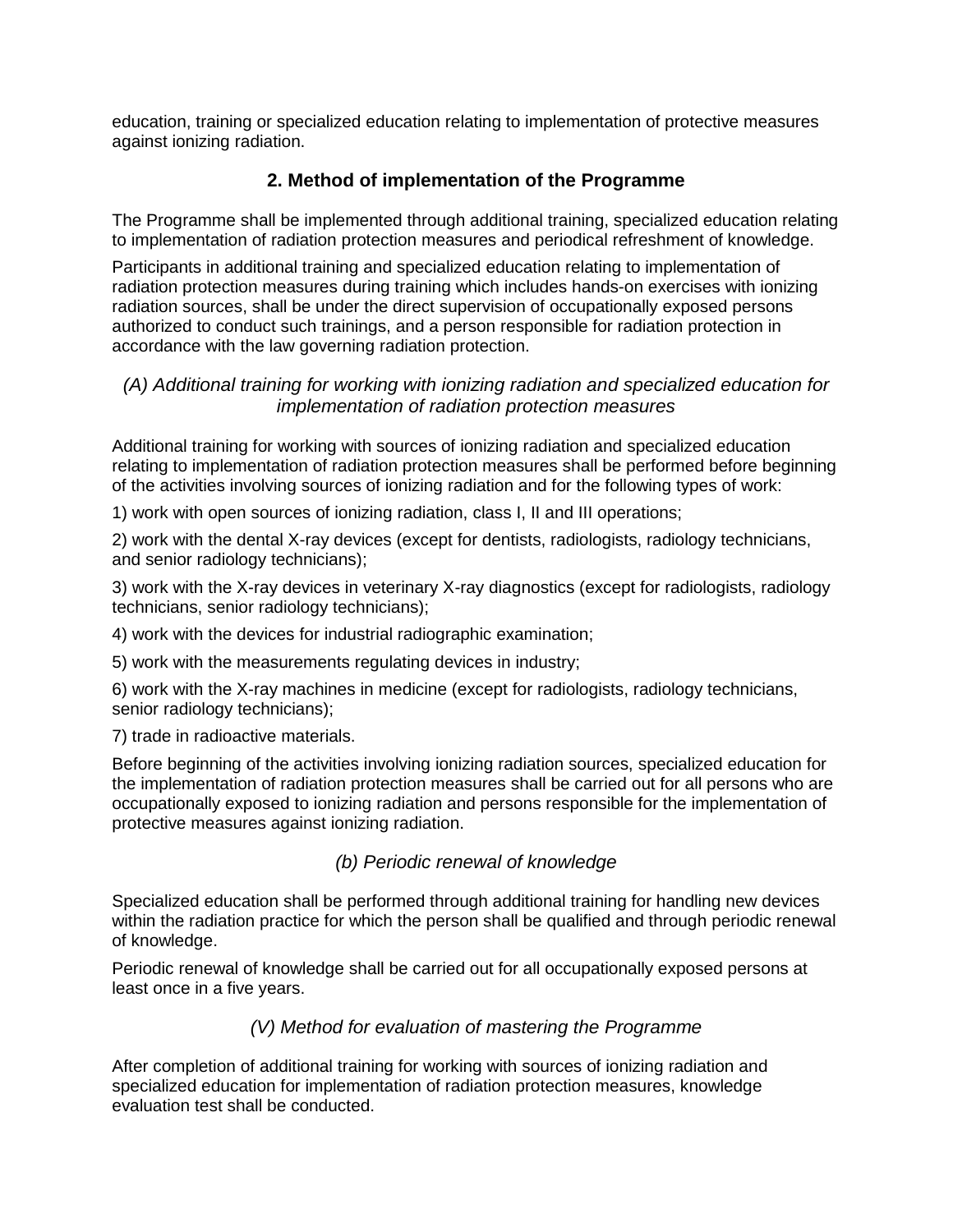Knowledge evaluation shall be carried out in writing in the form of test. The participant shall respond by selecting one of three possible answers. It shall be considered that the participant responded positively to the test if he/she won at least 80% of the maximum points.

#### **3.Volume and number of hours**

Total number of hours of additional training for types of work under Section 2 The method of implementation of the Programme, sub-section (a) Additional training for working with ionizing radiation and special education for implementation of radiation protection measures concerning types of work specified in paragraph 1 shall be as follows:

1) work with open sources of ionizing radiation:

(1) class I and II operations: a total of 120 hours (60 hours of theory and 60 hours of practical training)

(2) class III operations: a total of 60 hours (30 hours of theory and 30 hours of practical training);

2) work with the dental X-ray devices: a total of 20 hours (10 hours of theory and 10 hours of practical training);

3) work with the X-ray devices in veterinary x-ray diagnostics: a total of 30 hours (15 hours of theory and 15 hours of practical training);

4) work with the devices for industrial radiographic examinations:

(1) Training level I: a total of 85 hours (40 hours of theory and 45 hours of practical training)

(2) Training level II: a total of 110 hours (85 hours of theory and 25 hours of practical training);

5) work with measurements regulating devices in industry: a total of 40 hours (30 hours of theory and 10 hours of practical training);

6) work with X-ray devices in medicine: a total of 20 hours (15 hours of theory and 5 hours of practical training);

7) trade in radioactive material: a total of 20 hours (15 hours of theory and 5 hours of practical training).

The number of hours of specialized education concerning implementation of radiation protection measures for persons not included under paragraph 1 of this Section shall be a total of 20 hours (15 hours of theory and 5 hours of practical training).

The number of hours of specialized education for implementation of radiation protection measures for the persons responsible for implementation of radiation protection measures in the medical application of ionizing radiation, in order to obtain a certificate which will be issued by the Serbian Radiation Protection and Nuclear Safety Agency (hereinafter referred to as: the Agency) shall be a total of 30 hours.

The number of hours of specialized education concerning implementation of radiation protection measures for the persons responsible for implementation of radiation protection in the areas where ionizing radiation sources are applied that are not listed in paragraph 3 of this Section in order to obtain a certificate which will be issued by the Agency, shall be a total of 20 hours.

The number of hours in periodic renewal of knowledge for specialized education for implementation of radiation protection measures for all persons occupationally exposed to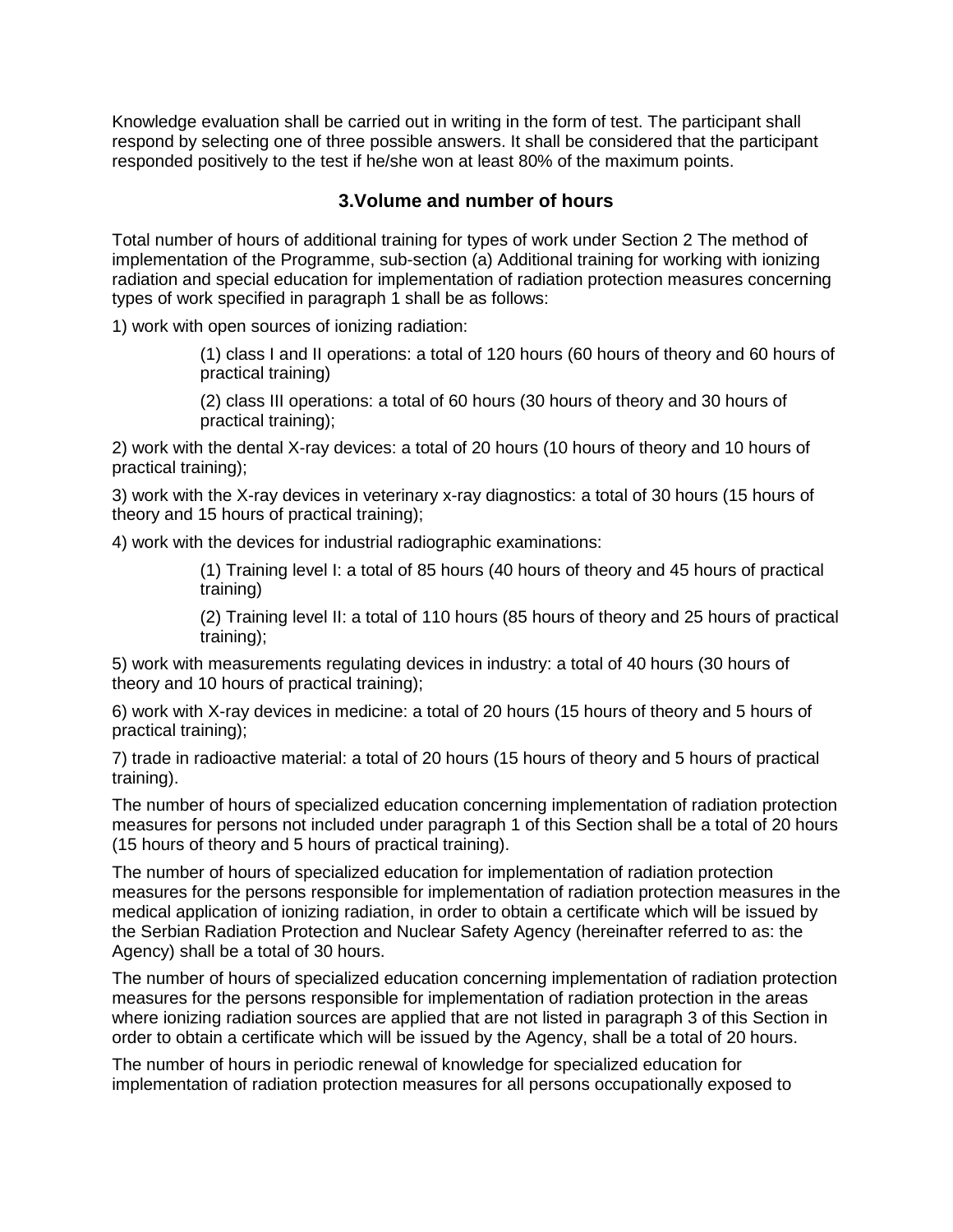ionizing radiation, except for those responsible for radiation protection in the medical application of ionizing radiation, shall be a total of 12 hours.

The number of hours for periodic renewal of knowledge for specialized education concerning implementation of radiation protection measures for the persons responsible for implementation of radiation protection in the medical application of ionizing radiation, shall be a total of 20 hours.

The number of hours of specialized education concerning implementation of radiation protection measures for the persons responsible for the implementation of radiation protection measures (use of ionizing radiation sources that must be notified), shall be a total of 6 hours.

#### **4.Content of the Programme**

The Programme shall include:

- 1) basic concepts and definitions;
- 2) fundamentals of radiation physics;
- 3) radiation dosimetry;
- 4) biological effect of radiation and radiation risk;
- 5) national legislation and international recommendations for the radiation protection, and
- 6) protection against the ionizing radiation:
	- (1) enforcement of protection in the workplace,
	- (2) monitoring of radiation exposure (persons, environment and patients),
	- (3) medical surveillance of occupationally exposed persons,
	- (4) warning signs of the dangers of radiation.

Programme for additional training shall be conducted in the following fields:

1) use of ionizing radiation in medicine:

- (1) conventional X-ray diagnostics,
- (2) dentistry
- (3) mammography,
- (4) invasive methods in X-ray diagnostics,
- (5) computerized tomography,
- (6) nuclear medicine,
- (7) radiotherapy;
- 2) use of ionizing radiation in veterinary medicine;
- 3) use of open sources of radiation in industry, research and education;
- 4) use of sealed sources of radiation and X-ray devices in industry, research and education;
- 5) industrial radiography;
- 6) installation, maintenance and repair of ionizing radiation sources in the medical use;
- 7) trade in radioactive materials.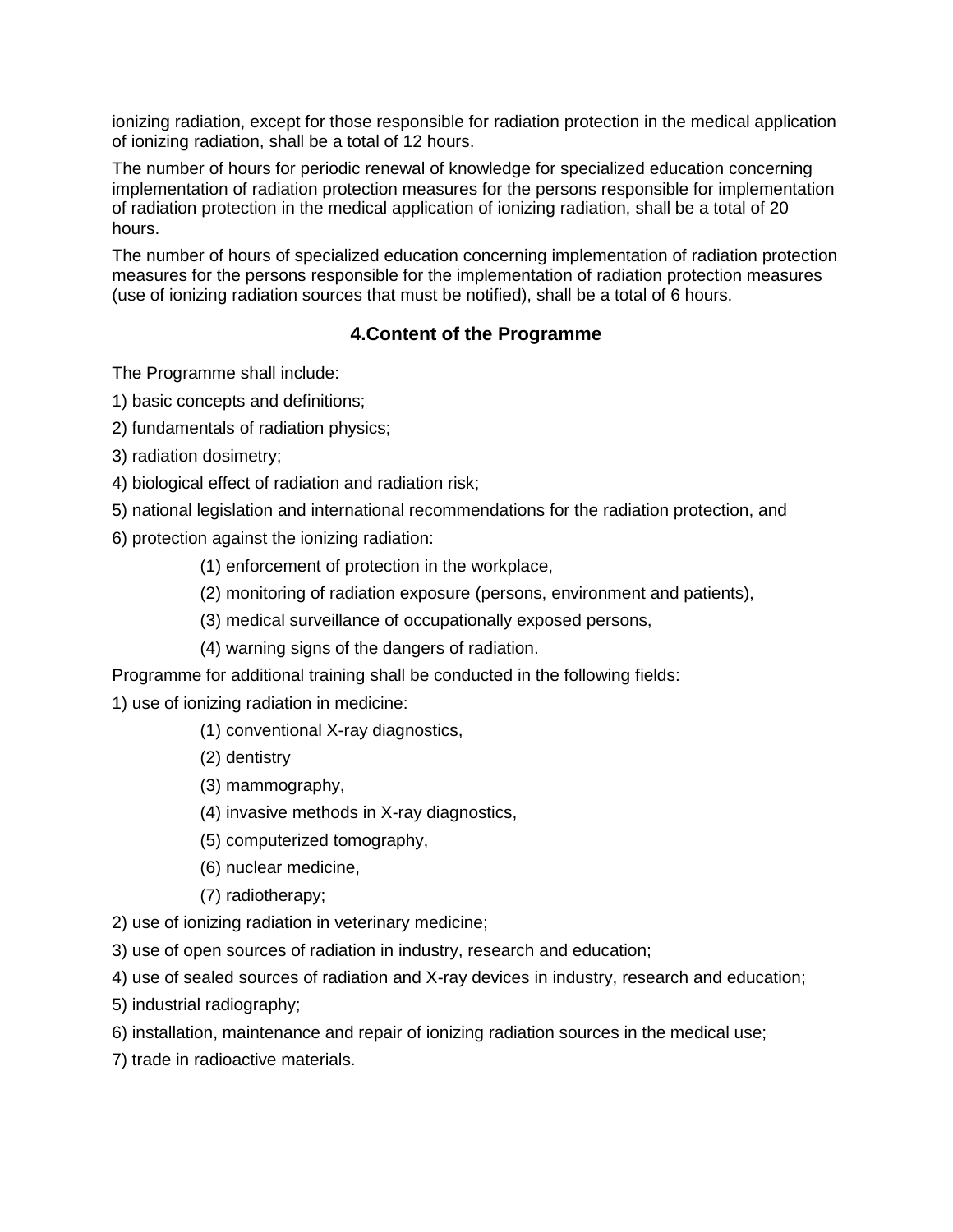Programme for additional training shall relate to the type of ionizing radiation sources to which the persons are exposed, and devices that produce ionizing radiation, open or sealed radiation sources with a special focus on highly active sources.

Topics of special interest in Programme for additional training shall be processed in a volume that depends on the area of implementation and on the total number of hours:

1) principles of ionizing radiation sources operation;

2) personal monitoring of exposed persons;

- 3) protection of patients, pregnant women, persons who assist the patient;
- 4) safety in the use of high activity sources;
- 5) security of ionizing radiation source;
- 6) radioactive waste;
- 7) impact of ionizing radiation on the environment;
- 8) potential accidents and emergency procedures;

9) transportation of ionizing radiation sources;

10) quality assurance and control in the implementation of radiation protection measures.

The Programme for specialized education relating to implementation of radiation protection measures in conventional X-ray diagnostics, dentistry, mammography, invasive methods in Xray diagnostics and computed tomography shall include:

#### 1) methods of application;

- 2) justification;
- 3) application risk;
- 4) possibility of using the results of previous diagnostic procedures;
- 5) patient doses;
- 6) environmental protection;
- 7) protection of patients;
- 8) protection of workers;
- 9) justified scientific and medical research;
- 10) systematic examination of the population;
- 11) alternative medical methods;
- 12) quality control;
- 13) procedures in case of emergencies;
- 14) practical exercises.

The Programme for specialized education concerning implementation of radiation protection measures in nuclear medicine shall include:

- 1) methods of application;
- 2) justification;
- 3) application risk;
- 4) possibility of using previous diagnostic procedures;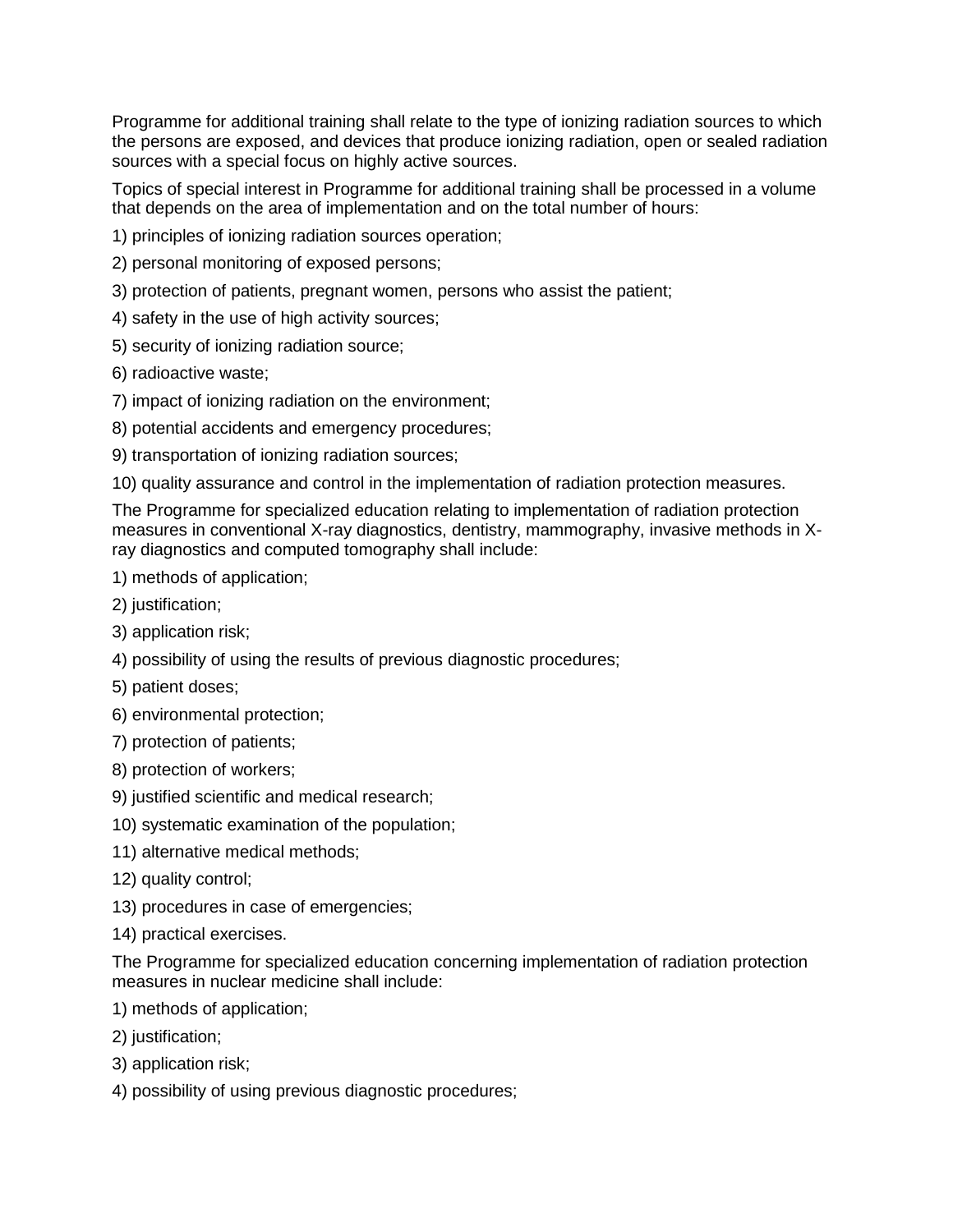5) patient doses;

- 6) environmental protection;
- 7) protection of patients;
- 8) protection of workers;
- 9) justified scientific and medical research;
- 10) alternative medicine methods;
- 11) quality control;
- 12) procedures in case of emergencies;
- 13) practical exercises;
- 14) use of radiopharmaceuticals;
- 15) safety in working with open radioactive sources;
- 16) storage of radioactive materials;
- 17) decontamination;
- 18) radioactive waste keeping and storage;
- 19) conditions for radioactive materials exemption from regulatory control.

The Programme for specialized education concerning implementation of radiation protection measures in radiotherapy shall include:

- 1) methods of application;
- 2) application justification;
- 3) application risk;
- 4) environmental protection;
- 5) protection of patients;
- 6) protection of workers;
- 7) justified scientific and medical research;
- 8) quality control;
- 9) procedures in case of emergencies;
- 10) practical exercises;
- 11) effects of large doses on biological material;
- 12) methods in radiotherapy;
- 13) radiotherapy planning;
- 14) sealed radiation sources in radiotherapy;
- 15) security of high activity radiation sources;
- 16) radioactive waste and storage.

The Programme for specialized education concerning implementation of radiation protection measures in veterinary medicine shall include:

- 1) methods of X-ray diagnostics in veterinary medicine;
- 2) application justification;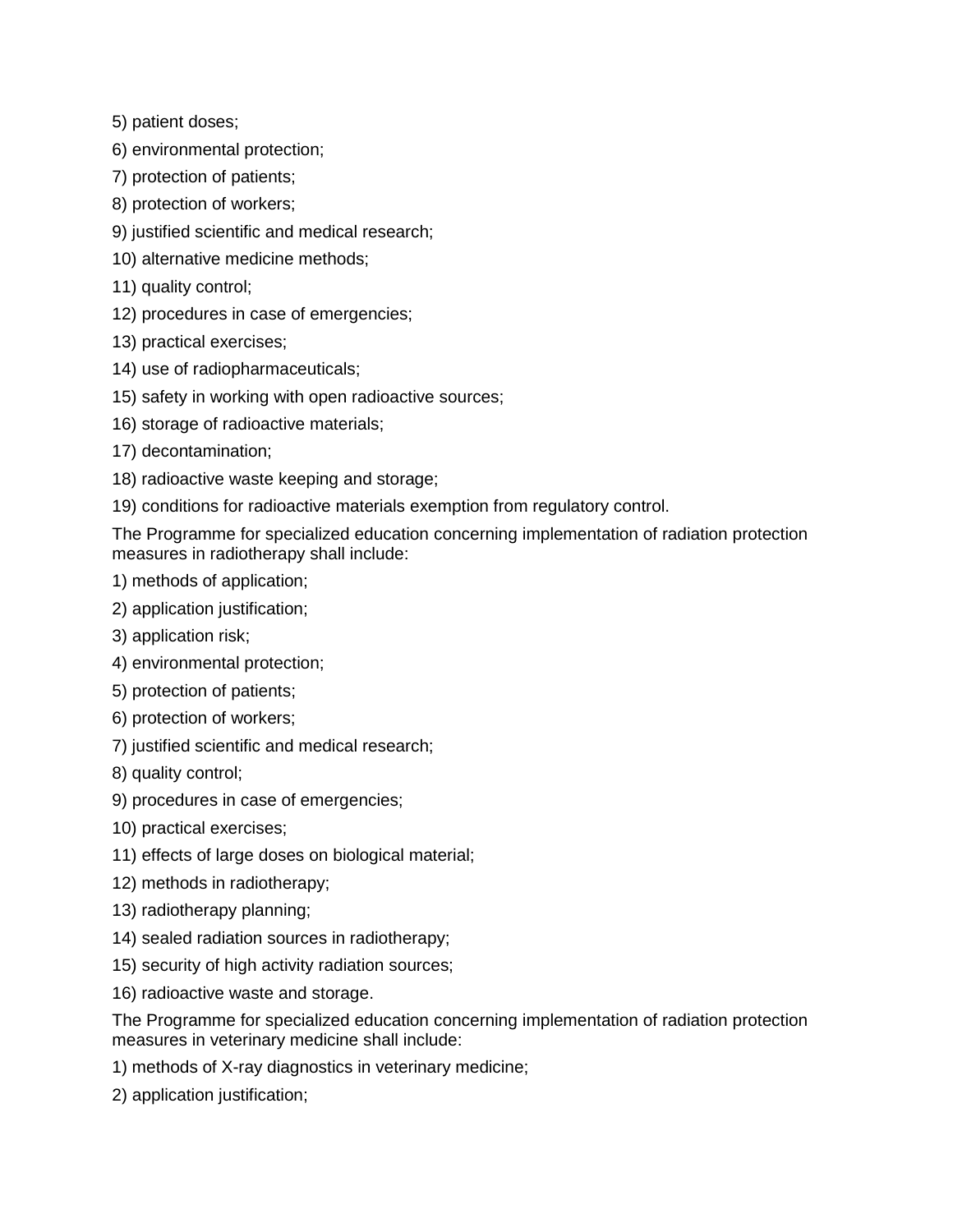3) application risk;

4) environmental protection;

- 5) protection of workers;
- 6) protection of animals;
- 7) alternative examination methods;
- 8) quality control;
- 9) procedures in case of emergencies;
- 10) practical exercises.

The Programme for specialized education concerning implementation of radiation protection measures in use of open sources of radiation in industry, research and education shall include:

- 1) open sources and use;
- 2) protective measures in laboratories;
- 3) keeping of radioactive materials;
- 4) decontamination;
- 5) radioactive waste, release in the environment and storage;
- 6) protection of workers;
- 7) measures in case of emergency;
- 8) practical exercises.

The Programme for specialized education concerning implementation of radiation protection measures in use of sealed sources of radiation in industry, research and education shall include:

- 1) devices and use;
- 2) protection of workers;
- 3) environmental protection;
- 4) keeping of radioactive materials;
- 5) radioactive waste;

6) special protective measures during installation, repair and maintenance of sources and devices;

- 7) measures in the case of emergency;
- 8) practical exercises.

The Programme for specialized education concerning implementation of radiation protection measures in industrial radiography shall include:

- 1) devices and application;
- 2) indoor protection measures;
- 3) outdoor protection measures;
- 4) protection of workers;
- 5) conditions for use, maintenance and repair;
- 6) measures in case of emergency;